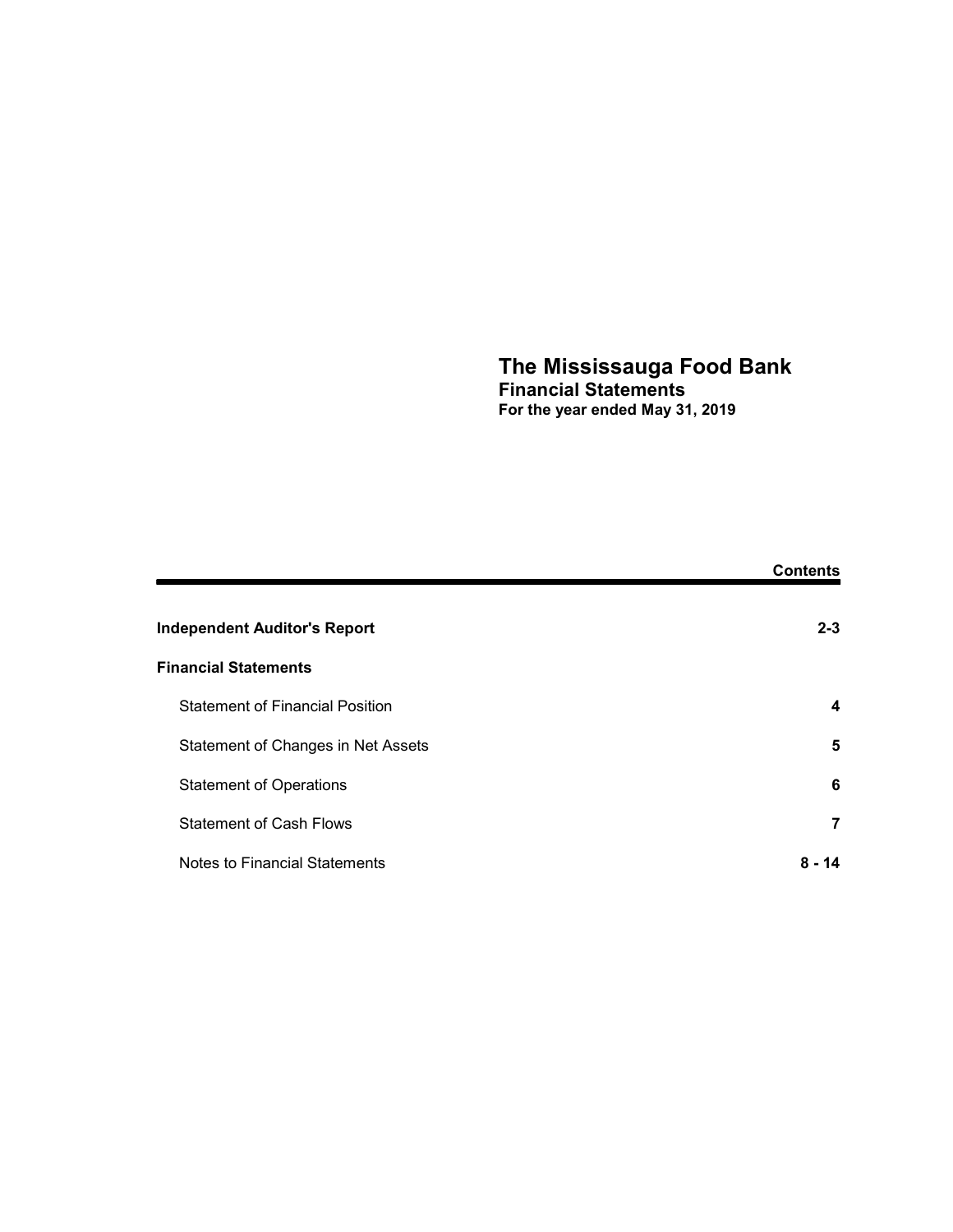

Tel: 905 270-7700 Fax: 905 270-7915 Toll-free: 866 248 6660 www.bdo.ca

BDO Canada **LLP** 1 City Centre Drive, Suite 1700 Mississauga ON L5B 1M2 Canada

## Independent Auditor's Report

#### To the Members of The Mississauga Food Bank

#### Qualified Opinion

We have audited the financial statements of The Mississauga Food Bank (the "Organization"), which comprise the statement of financial position as at May 31, 2019, and the statements of changes in net assets, operations and cash flows for the year then ended, and notes to the financial statements, including a summary of significant accounting policies.

In our opinion, except for the possible effects of the matter described in the Basis for Qualified Opinion section of our report, the accompanying financial statements present fairly, in all material respects, the financial position of the Organization as at May 31, 2019, and the results of operations and its cash flows for the year then ended in accordance with Canadian accounting standards for not-for-profit organizations.

#### Basis for Qualified Opinion

In common with many charitable organizations, the Organization derives revenue from donations and events, the completeness of which is not susceptible to satisfactory audit verification. Accordingly, verification of these revenues was limited to the amounts recorded in the records of the Organization. Therefore, we were not able to determine whether any adjustments might be necessary to revenue from donations and events, excess of revenue over expenditures and cash flows from operations for the years ended May 31, 2019 and 2018, current assets as at May 31, 2019 and 2018, and net assets as at June 1 and May 31 for both the 2019 and 2018 years. Our audit opinion on the financial statements for the year ended May 31, 2018 was modified accordingly because of the possible effects of this limitation in scope.

In addition, the Organization derives revenue and expenditures from distributed food, the existence and completeness of which was not susceptible to satisfactory audit verification. Accordingly, verification of revenue and expenditures from distributed food was limited to the amounts recorded in the records of the Organization. Therefore, we were not able to determine whether any adjustments might be necessary to revenue and expenditures from distributed food for the year ended May 31, 2019. Our audit opinion on the financial statements for the year ended May 31, 2018 was modified for completeness of distributed food because of the possible effects of this limitation in scope.

We conducted our audit in accordance with Canadian generally accepted auditing standards. Our responsibilities under those standards are further described in the Auditor's Responsibilities for the Audit of the Financial Statements section of our report. We are independent of the Organization in accordance with the ethical requirements that are relevant to our audit of the financial statements in Canada, and we have fulfilled our other ethical responsibilities in accordance with these requirements. We believe that the audit evidence we have obtained is sufficient and appropriate to provide a basis for our qualified audit opinion.

#### Responsibilities of Management and Those Charged with Governance for the Financial Statements

Management is responsible for the preparation and fair presentation of these financial statements in accordance with Canadian accounting standards for not-for-profit organizations, and for such internal control as management determines is necessary to enable the preparation of financial statements that are free from material misstatement, whether due to fraud or error.

In preparing the financial statements, management is responsible for assessing the Organization's ability to continue as a going concern, disclosing, as applicable, matters related to going concern and using the going concern basis of accounting unless management either intends to liquidate the Organization or to cease operations, or has no realistic alternative but to do so.

Those charged with governance are responsible for overseeing the Organization's financial reporting process.

**BDO Canada LLP, a Canadian limited liability partnership, is a member of BDO International Limited, a UK company limited by guarantee, and forms part of the international BDO network of independent member firms**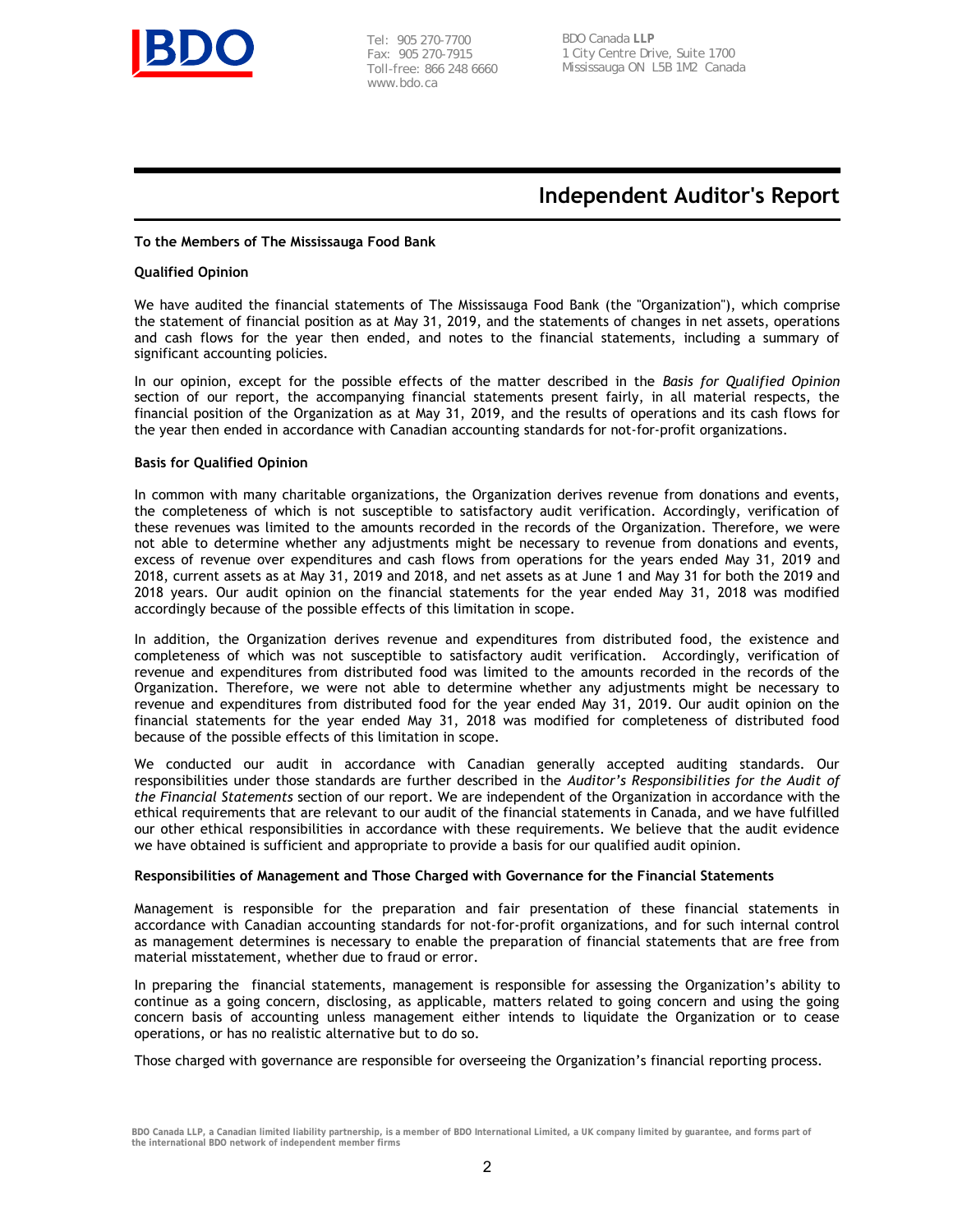

# Independent Auditor's Report (continued)

#### Auditor's Responsibilities for the Audit of the Financial Statements

Our objectives are to obtain reasonable assurance about whether the financial statements as a whole are free from material misstatement, whether due to fraud or error, and to issue an auditor's report that includes our opinion. Reasonable assurance is a high level of assurance, but is not a guarantee that an audit conducted in accordance with Canadian generally accepted auditing standards will always detect a material misstatement when it exists. Misstatements can arise from fraud or error and are considered material if, individually or in the aggregate, they could reasonably be expected to influence the economic decisions of users taken on the basis of these financial statements.

As part of an audit in accordance with Canadian generally accepted auditing standards, we exercise professional judgment and maintain professional skepticism throughout the audit. We also:

- Identify and assess the risks of material misstatement of the financial statements, whether due to fraud or error, design and perform audit procedures responsive to those risks, and obtain audit evidence that is sufficient and appropriate to provide a basis for our opinion. The risk of not detecting a material misstatement resulting from fraud is higher than for one resulting from error, as fraud may involve collusion, forgery, intentional omissions, misrepresentations, or the override of internal control.
- Obtain an understanding of internal control relevant to the audit in order to design audit procedures that are appropriate in the circumstances, but not for the purpose of expressing an opinion on the effectiveness of the Organization's internal control.
- Evaluate the appropriateness of accounting policies used and the reasonableness of accounting estimates and related disclosures made by management.
- Conclude on the appropriateness of management's use of the going concern basis of accounting and, based on the audit evidence obtained, whether a material uncertainty exists related to events or conditions that may cast significant doubt on the Organization's ability to continue as a going concern. If we conclude that a material uncertainty exists, we are required to draw attention in our auditor's report to the related disclosures in the financial statements or, if such disclosures are inadequate, to modify our opinion. Our conclusions are based on the audit evidence obtained up to the date of our auditor's report. However, future events or conditions may cause the Organization to cease to continue as a going concern.
- Evaluate the overall presentation, structure and content of the financial statements, including the disclosures, and whether the financial statements represent the underlying transactions and events in a manner that achieves fair presentation.

We communicate with those charged with governance regarding, among other matters, the planned scope and timing of the audit and significant audit findings, including any significant deficiencies in internal control that we identify during our audit.

# BDO Carada LLP

Chartered Professional Accountants, Licensed Public Accountants Mississauga, Ontario October 15, 2019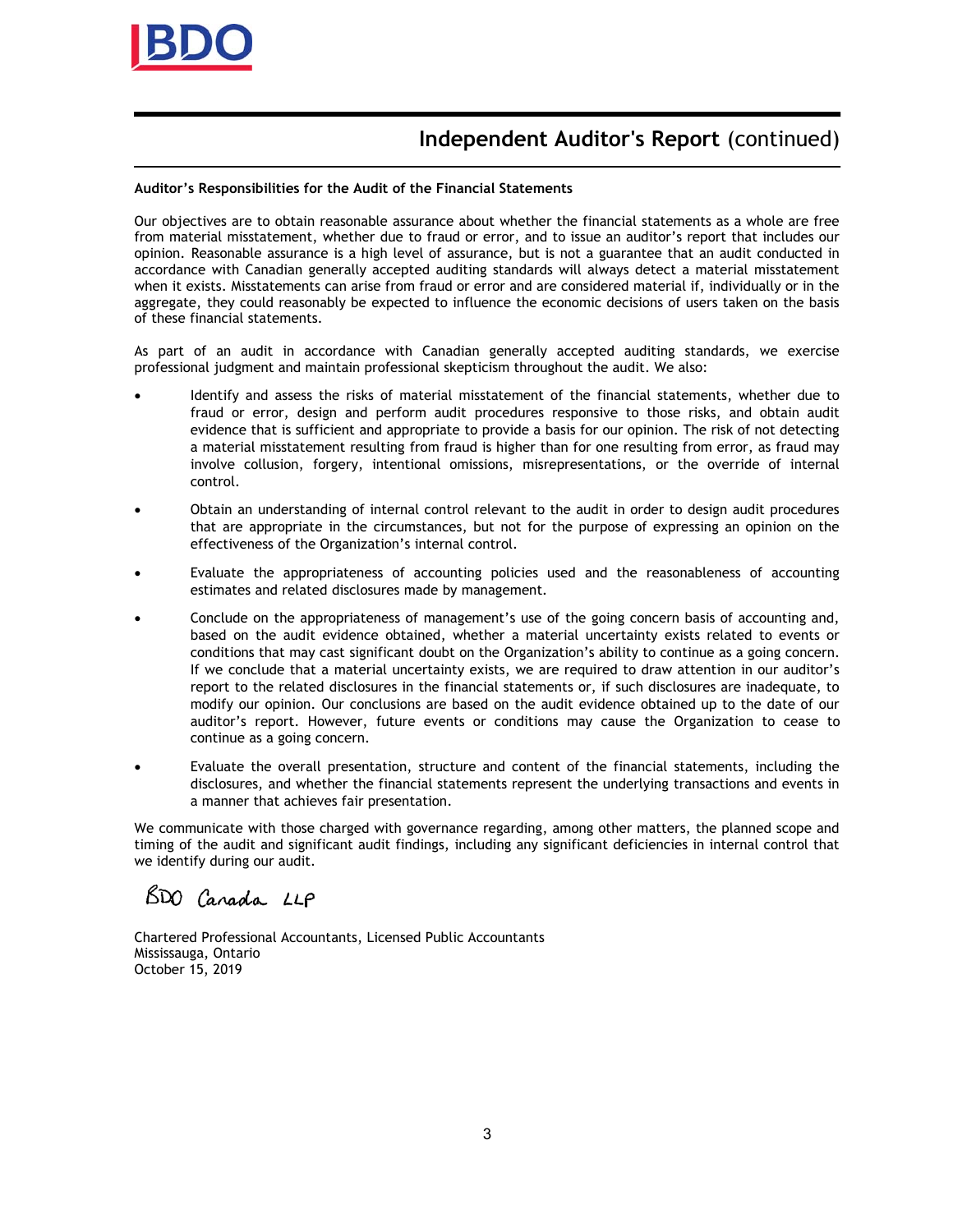# The Mississauga Food Bank Statement of Financial Position

| <b>May 31</b>                                                                                                                                                                               |    | 2019                                   | 2018                                         |
|---------------------------------------------------------------------------------------------------------------------------------------------------------------------------------------------|----|----------------------------------------|----------------------------------------------|
| <b>Assets</b>                                                                                                                                                                               |    |                                        |                                              |
| <b>Current</b><br>Cash (Note 2)<br>Short-term investments (Note 3)<br><b>Receivables</b><br>Prepaid expenses                                                                                | \$ | 276,136<br>646,915<br>44,070<br>48,410 | \$<br>419,713<br>440,000<br>44,624<br>42,426 |
| Capital assets (Note 4)                                                                                                                                                                     |    | 1,015,531<br>244,497                   | 946,763<br>202,999                           |
|                                                                                                                                                                                             | \$ | 1,260,028                              | \$<br>1,149,762                              |
| <b>Liabilities and Net Assets</b>                                                                                                                                                           |    |                                        |                                              |
| <b>Current</b><br>Accounts payable and accrued liabilities<br>Deferred grant revenue (Note 5)<br>Deferred sponsorship revenue<br>Current portion of obligation under capital lease (Note 6) | \$ | 100,058<br>67,731<br>94,969<br>28,440  | \$<br>116,055<br>55,856<br>72,083<br>28,440  |
| Obligation under capital lease (Note 6)<br>Deferred capital contributions (Note 7)<br><b>Deferred leasehold inducement</b>                                                                  |    | 291,198<br>40,541<br>88,562<br>927     | 272,434<br>63,265<br>76,214<br>6,488         |
| <b>Net assets</b>                                                                                                                                                                           |    | 421,228                                | 418,401                                      |
| Funds invested in capital assets (Note 8)<br>Contingency fund<br>Unrestricted funds                                                                                                         |    | 86,954<br>446,915<br>304,931           | 35,080<br>440,000<br>256,281                 |
|                                                                                                                                                                                             | S. | 838,800<br>1,260,028                   | \$<br>731,361<br>1,149,762                   |

On behalf of the Board:

**No. 2016** Director **Director Director Director**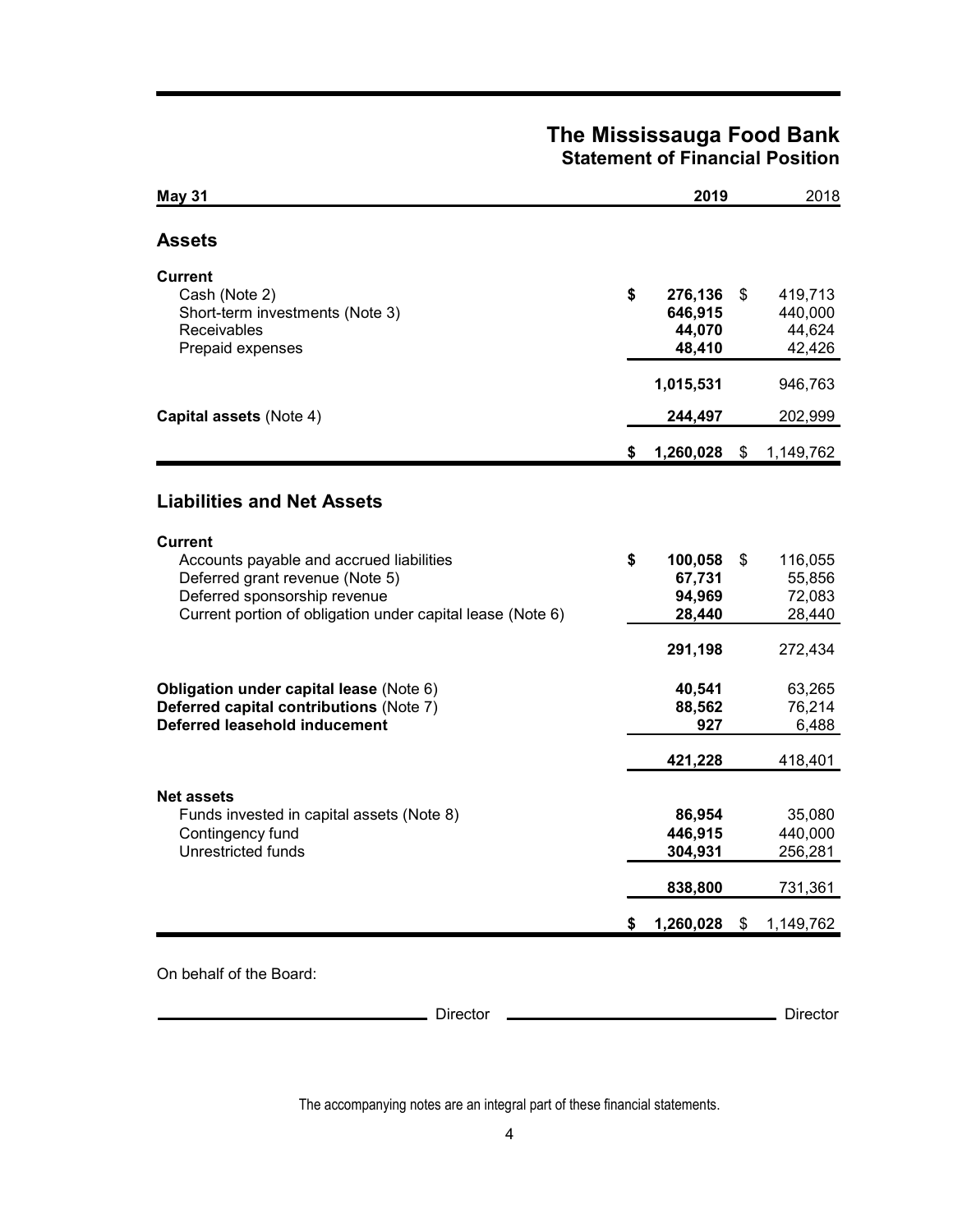# The Mississauga Food Bank Statement of Changes in Net Assets

| For the year ended May 31                              |                                                      |    |                            |    |                                     |    | 2019         |    | 2018    |
|--------------------------------------------------------|------------------------------------------------------|----|----------------------------|----|-------------------------------------|----|--------------|----|---------|
|                                                        | <b>Funds</b><br>Invested in<br><b>Capital Assets</b> |    | Contingency<br><b>Fund</b> |    | <b>Unrestricted</b><br><b>Funds</b> |    | <b>Total</b> |    | Total   |
| <b>Balance, beginning of year</b>                      | \$<br>35,080                                         | S. | 440.000                    |    | \$256,281                           | \$ | 731,361      | S. | 664,905 |
| Excess of revenue over expenditures for the year       | $\blacksquare$                                       |    | $\sim$                     |    | 107,439                             |    | 107,439      |    | 66,456  |
| Transfer to funds invested in capital assets (Note 10) | 51,874                                               |    | ۰.                         |    | (51, 874)                           |    |              |    |         |
| <b>Transfer to contingency fund</b>                    | $\blacksquare$                                       |    | 6,915                      |    | (6, 915)                            |    |              |    |         |
| <b>Balance, end of year</b>                            | 86,954                                               |    | 446.915                    | S. | 304,931                             | S. | 838,800      | S. | 731,361 |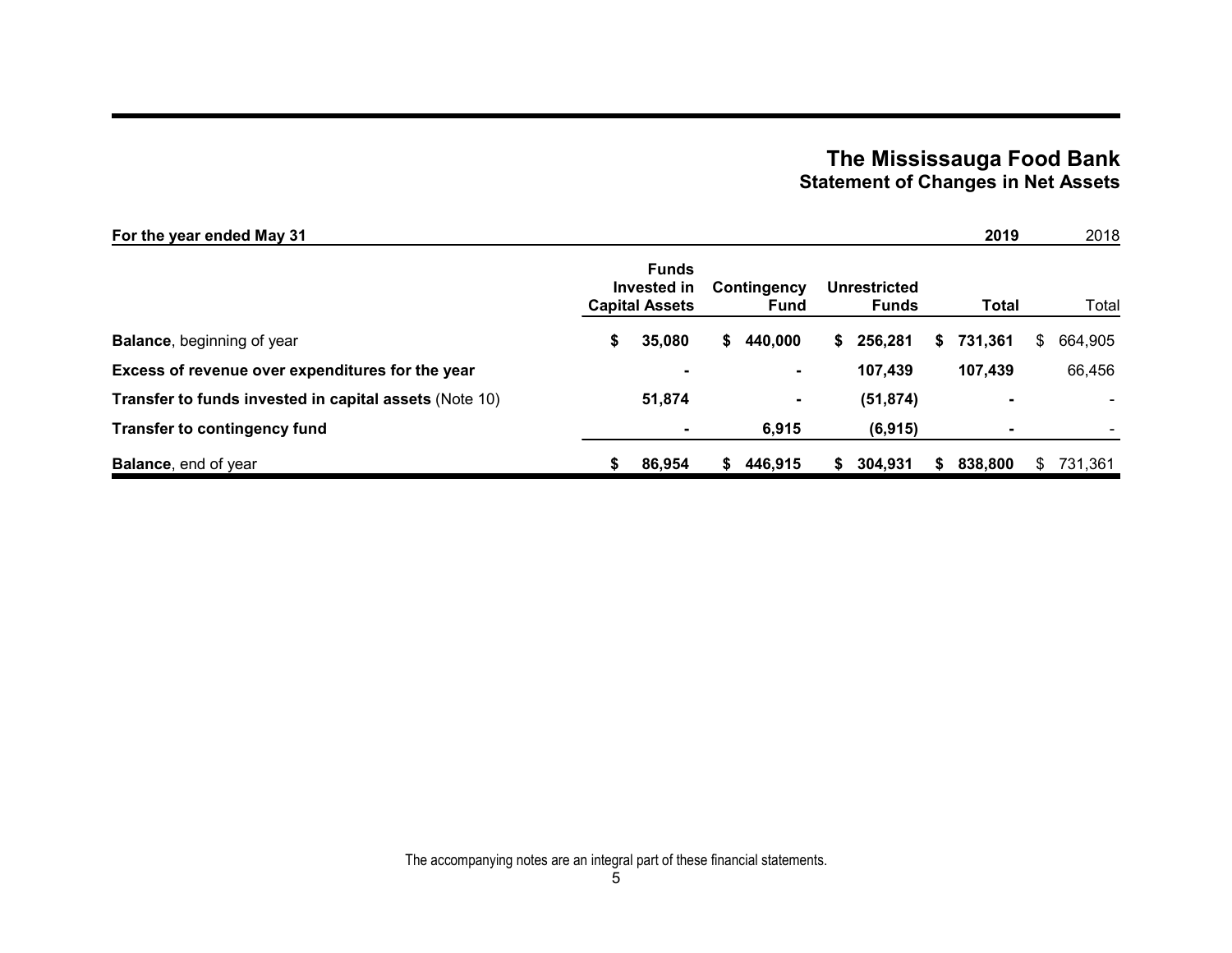### The Mississauga Food Bank Statement of Operations

| For the year ended May 31                                                                                                                                                                                                                                                                                                        | 2019                                                                                                                        | 2018                                                                                                                      |
|----------------------------------------------------------------------------------------------------------------------------------------------------------------------------------------------------------------------------------------------------------------------------------------------------------------------------------|-----------------------------------------------------------------------------------------------------------------------------|---------------------------------------------------------------------------------------------------------------------------|
| <b>Revenue</b><br>Donations (Note 1)<br>Distributed food (Note 1)<br>Deferred capital contributions (Note 7)<br>Sponsorships<br>Government grants<br>Events<br>Other                                                                                                                                                             | \$<br>1,393,535<br>5,763,547<br>23,947<br>201,250<br>137,807<br>577,423<br>30,732<br>8,128,241                              | \$<br>1,211,531<br>4,387,305<br>33,414<br>133,044<br>133,236<br>543,353<br>17,387<br>6,459,270                            |
| <b>Expenditures</b><br>Administration and finance<br>Advertising and promotion<br>Amortization<br>Client services, The Mississauga Food Bank Network<br>Distributed food (Note 1)<br>Donated items (Note 1)<br>Food logistics<br>Food procurement and purchases<br>Fundraising<br>Staffing<br>Volunteers<br>Warehouse operations | 190,592<br>8,356<br>70,931<br>19,503<br>5,763,547<br>4,268<br>63,079<br>253,115<br>249,790<br>1,156,341<br>9,844<br>231,436 | 186,830<br>28,231<br>74,410<br>5,981<br>4,387,305<br>6,620<br>56,439<br>247,043<br>250,565<br>923,381<br>3,247<br>222,762 |
| <b>Excess of revenue over expenditures</b>                                                                                                                                                                                                                                                                                       | \$<br>8,020,802<br>107,439                                                                                                  | \$<br>6,392,814<br>66,456                                                                                                 |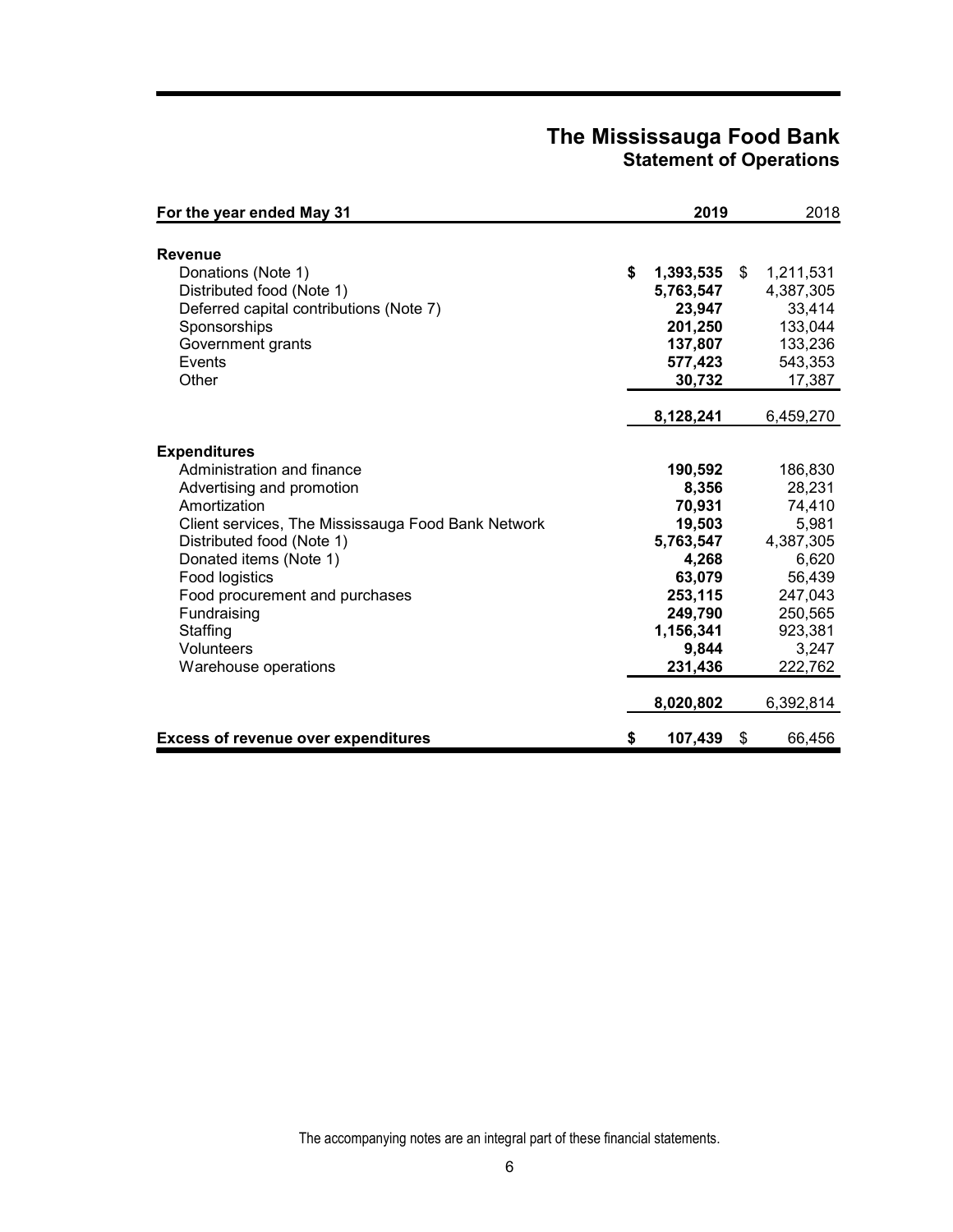# The Mississauga Food Bank Statement of Cash Flows

| For the year ended May 31                                                                          | 2019                | 2018             |
|----------------------------------------------------------------------------------------------------|---------------------|------------------|
| Cash was provided by (used in)                                                                     |                     |                  |
| <b>Operating activities</b>                                                                        |                     |                  |
| Excess of revenue over expenditures                                                                | \$<br>107,439<br>\$ | 66,456           |
| Adjustments required to reconcile excess of revenue                                                |                     |                  |
| over expenditures with net cash provided by operating activities<br>Amortization of capital assets | 70,931              | 74,410           |
| Amortization of deferred capital contributions                                                     | (23, 947)           | (33, 414)        |
| Capital contributions related to sale of capital asset                                             | (3,705)             |                  |
| Deferred leasehold inducement                                                                      | (5, 561)            | (5,560)          |
| Loss on sale of capital asset                                                                      | 101                 |                  |
| Changes in non-cash working capital balances                                                       |                     |                  |
| Receivables                                                                                        | 554<br>(5,984)      | 4,266<br>(2,722) |
| Prepaid expenses<br>Accounts payable and accrued liabilities                                       | (15, 997)           | 48,478           |
| Deferred grant revenue                                                                             | 11,875              | 6,046            |
| Deferred sponsorship revenue                                                                       | 22,886              | 30,706           |
|                                                                                                    | 158,592             | 188,666          |
| <b>Investing activities</b>                                                                        |                     |                  |
| Purchase of capital assets                                                                         | (116, 130)          | (30, 311)        |
| Proceeds on sale of capital asset                                                                  | 3,600               |                  |
| Net purchase of short-term investments                                                             | (206, 915)          |                  |
|                                                                                                    | (319, 445)          | (30, 311)        |
|                                                                                                    |                     |                  |
| <b>Financing activities</b>                                                                        |                     |                  |
| Capital contributions received<br>Payments of obligation under capital lease                       | 40,000              |                  |
|                                                                                                    | (22, 724)           | (21, 188)        |
|                                                                                                    | 17,276              | (21, 188)        |
| Increase (decrease) in cash during the year                                                        | (143, 577)          | 137,167          |
| Cash, beginning of year                                                                            | 419,713             | 282,546          |
| Cash, end of year                                                                                  | \$<br>276,136<br>\$ | 419,713          |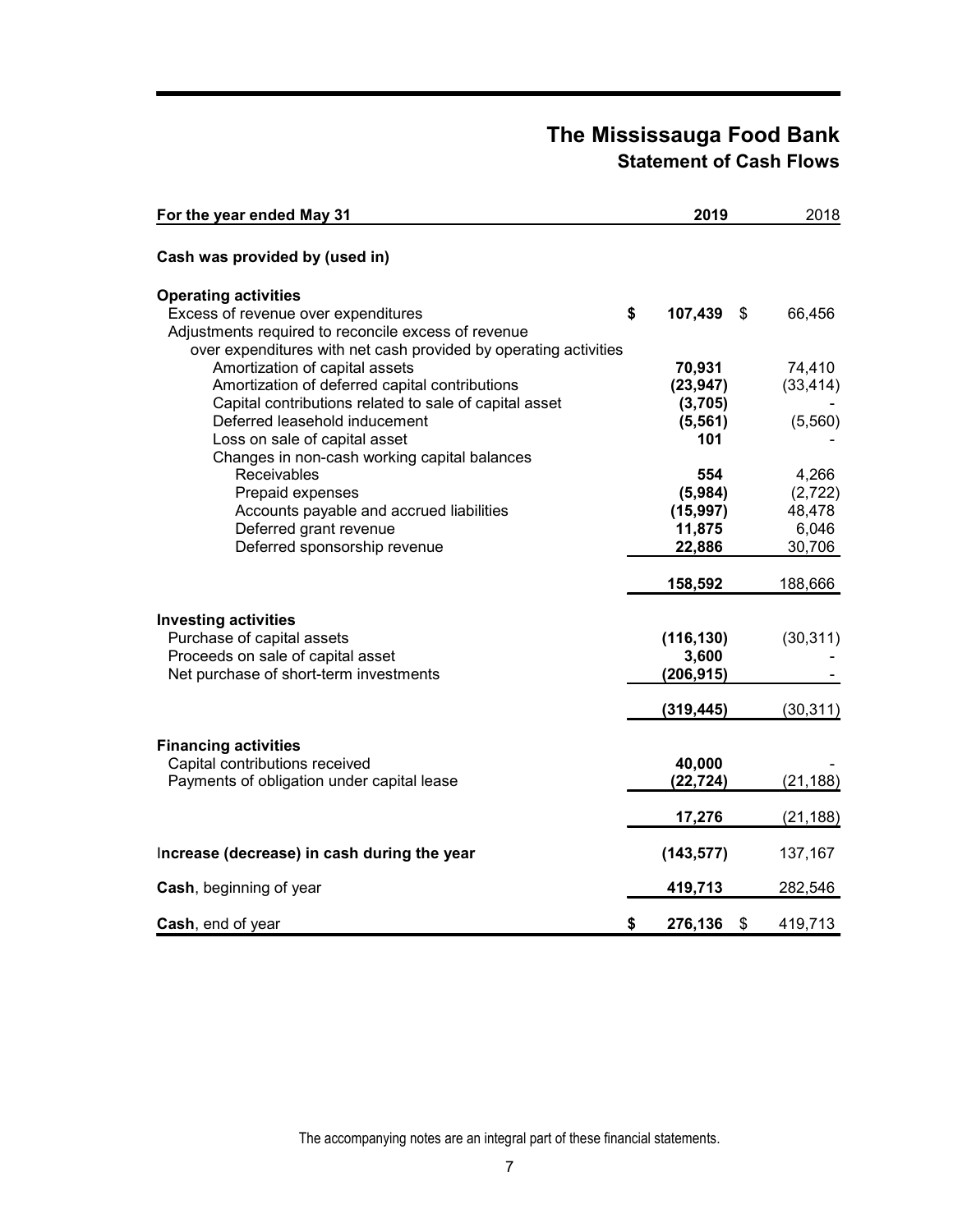### May 31, 2019

### 1. Significant Accounting Policies

### Nature of Organization

The Mississauga Food Bank's (the 'Organization') mission is relieving hunger in Mississauga by providing and promoting access to healthy food for people in need. The Organization is registered as a charity without share capital under the Ontario Corporations Act. As such, the Organization is able to issue donation receipts and is not liable for any federal or provincial income taxes under the provisions of the Income Tax Act.

#### Basis of Accounting

These financial statements have been prepared in accordance with Canadian accounting standards for not-for-profit organizations.

#### Capital Assets

Capital assets are stated at cost less accumulated amortization. Amortization is provided at the following rates:

| Warehouse equipment      |                | 20 % diminishing balance basis   |
|--------------------------|----------------|----------------------------------|
| Refrigerated trucks      |                | 30 % diminishing balance basis   |
| Refrigerated truck under |                |                                  |
| capital lease            |                | - 30 % diminishing balance basis |
| Freezer/cooler unit      |                | 5 years straight-line basis      |
| Leasehold improvements   | $\blacksquare$ | straight-line over term of lease |
| Office equipment         |                | 20 % diminishing balance basis   |
| Computer hardware        |                |                                  |
| and software             |                | - 30 % diminishing balance basis |
| Signage                  |                | 10 years straight-line basis     |
| Inventory management     |                |                                  |
| system                   |                | 5 years straight-line basis      |
| Aquaponics equipment     |                | 5 years straight-line basis      |

#### Revenue Recognition

The Organization follows the deferral method of accounting for revenue. Restricted donations are recognized as revenue in the year in which the related expenditures are incurred and unrestricted donations are recognized as revenue when received or receivable if the amount to be received can be reasonably estimated and collection is reasonably assured. Contributions restricted for the purchase of capital assets are recorded as revenue over the same period as the related amortization of the purchased assets.

Distributed food has been valued based on national standards recommended by Food Banks Canada at \$2.60 (2018 - \$2.50) per pound, which management believes to be a reasonable reflection of fair value. This dollar value of food has been reflected as both a revenue and an expense as Distributed food on the Statement of Operations. During the year, the Organization distributed 2,216,749 pounds of food to the community (2018 - 1,754,922 pounds). The value of the food has been estimated at \$5,763,547 (2018 - \$4,387,305).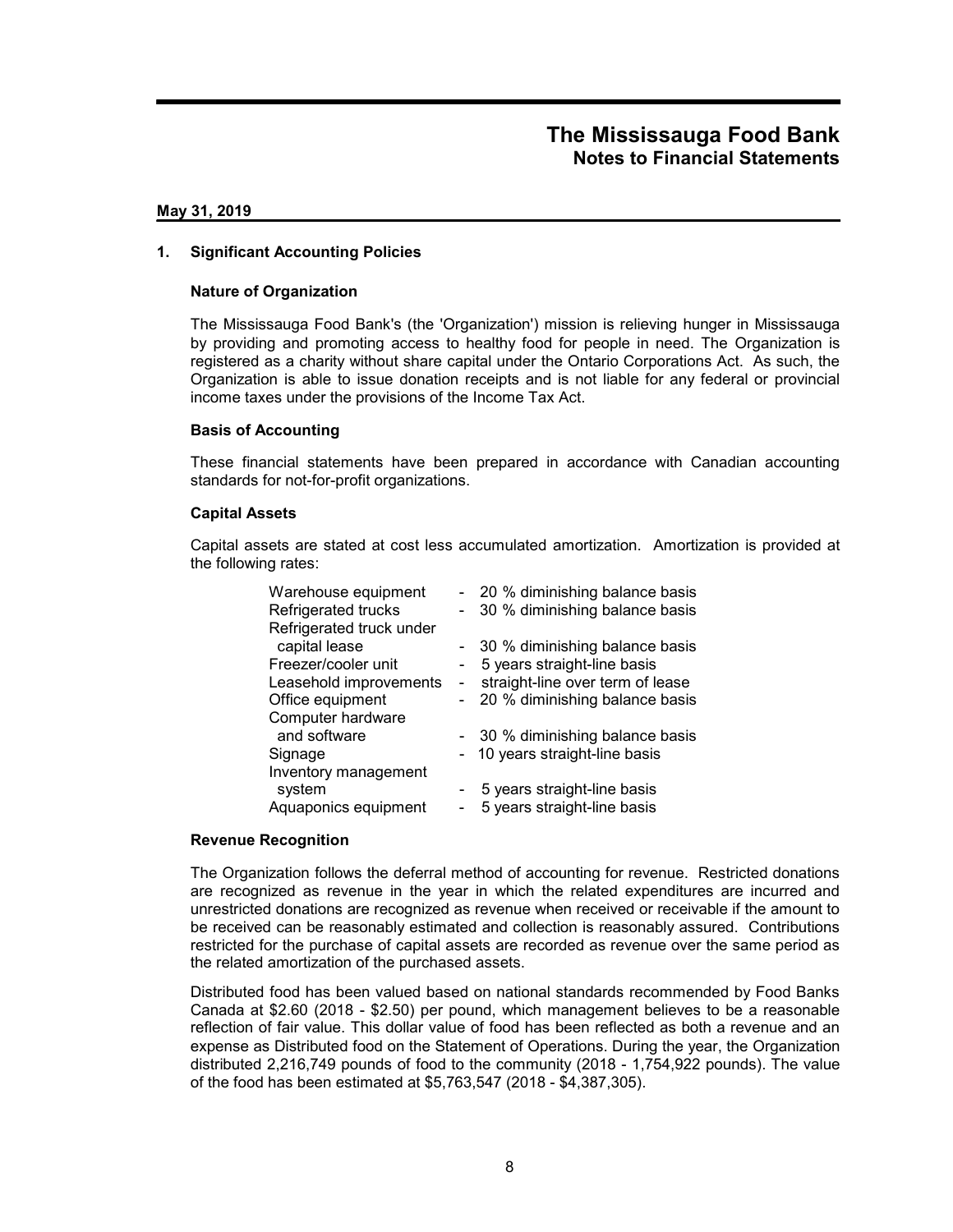### May 31, 2019

### 1. Significant Accounting Policies (continued)

### Revenue Recognition (continued)

Grants are recorded as revenue in the period to which they relate. Where a portion of a grant relates to a future period, it is deferred and recognized in the subsequent period.

Donations in kind (non-cash donations) are recorded as contributions at their estimated fair market value at the date of the donation. During the year, the Organization received \$4,268 (2018 - \$6,620) of donations in kind.

Sponsorship revenue that relates to a future period is deferred and recognized over the term of the sponsorship agreement.

#### Food Inventory

As food is distributed at no charge, no inventory value has been recorded on the Statement of Financial Position for food on-hand at year end.

### Obligation under Capital Lease

Leases meeting certain criteria are accounted for as capital leases. The imputed interest is charged against income and the capitalized value is amortized on a straight line basis over its estimated useful life. Obligations under capital leases are reduced by rental payments net of imputed interest. All other leases are accounted for as operating leases with rental payments being expensed as incurred.

#### Deferred Leasehold Inducement

Deferred leasehold inducement represents free rent received from the landlord. The leasehold inducement is recorded as a deferred credit and is amortized on a straight-line basis over the term of the lease as a reduction of warehouse operations.

#### Contingency Fund

The Contingency fund is an internally restricted fund that reflects amounts that are designated by the Board of Directors for special purposes or unforeseen circumstances, and are transferred to unrestricted funds as necessary. During the year, the Board of Directors approved a transfer of \$6,915 (2018 - \$Nil) from Unrestricted funds to the Contingency fund.

#### Donated Services

The operation of the Organization is dependent on services provided by volunteers. Since these services are not purchased by the Organization and due to the difficulty of determining their market value, donated services are not recorded in the accounts.

### Remuneration of the Board of Directors

Members of the Board of Directors are volunteers who serve without remuneration.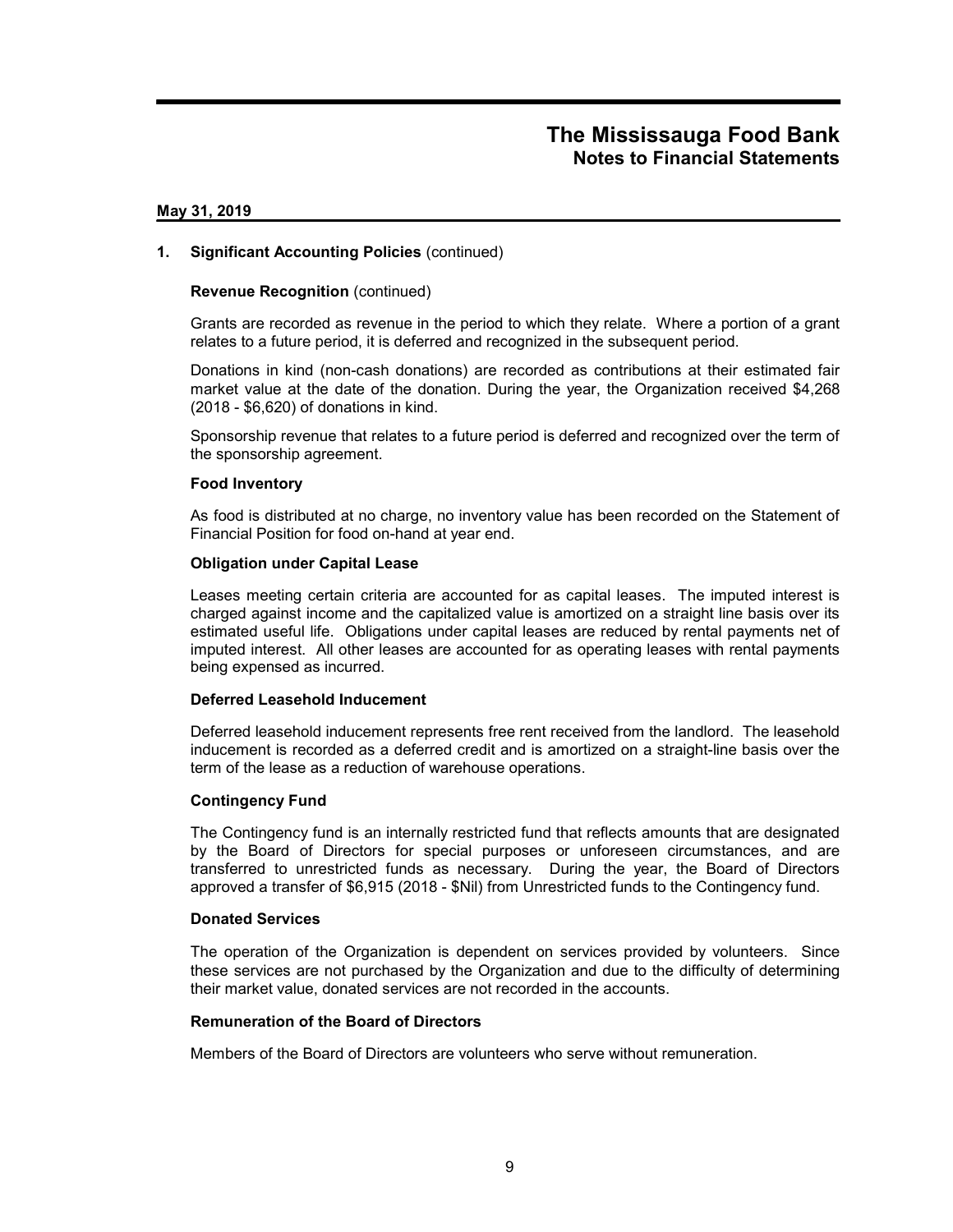### May 31, 2019

### 1. Significant Accounting Policies (continued)

### Financial Instruments

Financial instruments are recorded at fair value when acquired or issued. In subsequent periods, financial instruments are reported at cost or amortized cost less impairment, if applicable. Financial assets are tested for impairment when changes in circumstances indicate the asset could be impaired. Transaction costs on the acquisition, sale or issue of financial instruments are expensed for those items remeasured at fair value at each statement of financial position date and charged to the financial instrument for those measured at amortized cost.

### Use of Estimates

The preparation of financial statements in accordance with Canadian accounting standards for not-for-profit organizations requires management to make estimates and assumptions that affect the reported amounts of assets and liabilities at the date of the financial statements, and the reported amounts of revenue and expenditures during the reporting period. Actual results could differ from management's best estimates as additional information becomes available in the future.

### 2. Cash

Included in cash are amounts restricted for deferred grant revenue and deferred sponsorship revenue aggregating \$162,700 (2018 - \$127,939).

### 3. Short-term Investments

Short-term investments consist of cashable Guaranteed Investment Certificates that earn interest between 2.00% and 2.17% (2018 - 1.34%) and have maturity dates between September 2019 and January 2020 (2018 - October 2018).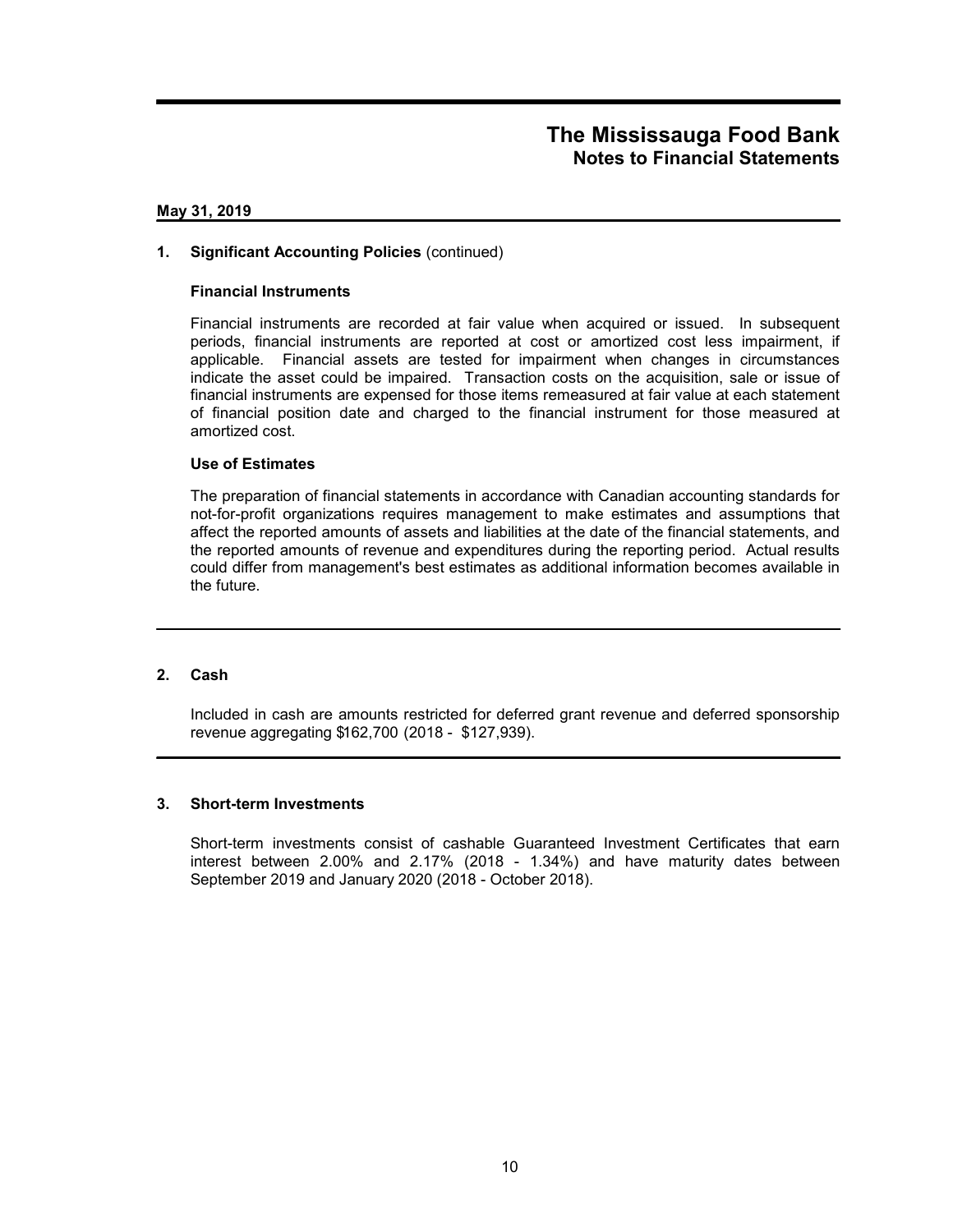### May 31, 2019

### 4. Capital Assets

|                                                                                                     |    |                                       | 2019                                 |                                       | 2018                                 |
|-----------------------------------------------------------------------------------------------------|----|---------------------------------------|--------------------------------------|---------------------------------------|--------------------------------------|
|                                                                                                     |    | Cost                                  | <b>Accumulated</b><br>Amortization   | Cost                                  | Accumulated<br>Amortization          |
| Warehouse equipment<br>Refrigerated trucks<br>Refrigerated truck under                              | \$ | 170,123                               | \$<br>105,904                        | \$<br>134,009<br>75,601               | \$<br>94,364<br>71,898               |
| capital lease<br>Freezer/cooler unit<br>Leasehold improvements<br>Office equipment                  |    | 138,932<br>89,893<br>69,375<br>56,455 | 98,426<br>89,893<br>22,549<br>36,720 | 138,932<br>89,893<br>14,981<br>50,280 | 81,067<br>89,893<br>10,487<br>32,558 |
| Computer hardware<br>and software<br>Signage<br>Inventory management system<br>Aquaponics equipment |    | 83,214<br>4,827<br>105,600<br>83,552  | 58,163<br>3,138<br>105,600<br>37,081 | 71,723<br>4,827<br>105,600<br>75,595  | 49,889<br>2,655<br>104,464<br>21,167 |
| Totals                                                                                              | S  | 801,971                               | \$<br>557,474                        | \$<br>761,441                         | \$<br>558,442                        |
| Cost, net of accumulated amortization                                                               |    |                                       | 244,497                              |                                       | \$<br>202,999                        |

### 5. Deferred Grant Revenue

|                                                                                                 |   | 2019                           | 2018                          |
|-------------------------------------------------------------------------------------------------|---|--------------------------------|-------------------------------|
| Balance, beginning of year<br>Funding received during the year<br>Amounts recognized in revenue | S | 55,856<br>154.682<br>(142,807) | 49.810<br>92,182<br>(86, 136) |
| Balance, end of year                                                                            | S | 67,731                         | 55,856                        |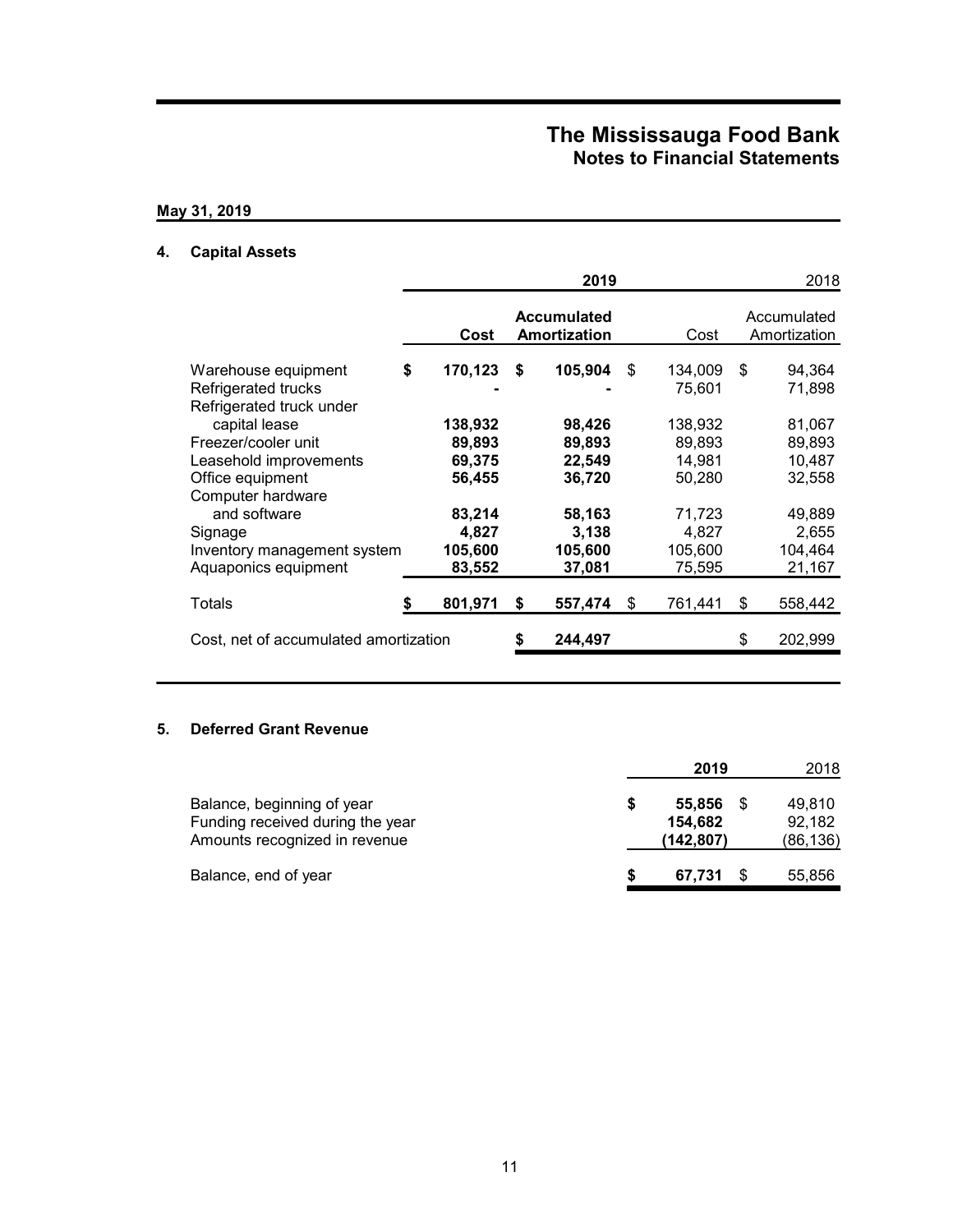### May 31, 2019

### 6. Obligation under Capital Lease

In fiscal 2016, the Organization entered into a capital lease agreement for a refrigerated truck. The monthly payments are \$2,370 per month, with an imputed interest rate of 7%, and the capital lease matures in February 2022. This obligation is secured by the related asset. The interest expense for the year was \$5,716 (2018 - \$7,252). Future minimum lease payments consist of the following:

| 2020                       | \$<br>28,440 |
|----------------------------|--------------|
| 2021                       | 28,440       |
| 2022                       | 18,960       |
|                            |              |
| Net minimum lease payments | 75,840       |
| Less: imputed interest     | 6,859        |
|                            |              |
| Balance of obligation      | 68,981       |
| Less: current portion      | 28,440       |
|                            |              |
| Long term portion          | \$<br>40,541 |
|                            |              |

### 7. Deferred Capital Contributions

|                                                                                                                                                |   | 2019                                    | 2018                |
|------------------------------------------------------------------------------------------------------------------------------------------------|---|-----------------------------------------|---------------------|
| Balance, beginning of year<br>Contributions received<br>Capital contributions related to sale of capital asset<br>Amounts amortized to revenue | S | 76.214<br>40,000<br>(3,705)<br>(23,947) | 109.628<br>(33,414) |
| Balance, end of year                                                                                                                           |   | 88,562                                  | 76.214              |

### 8. Funds Invested in Capital Assets

|                                                                                                                                   | 2019                             | 2018                              |
|-----------------------------------------------------------------------------------------------------------------------------------|----------------------------------|-----------------------------------|
| Capital assets (Note 4)<br>Deferred capital contributions related to capital assets (Note 7)<br>Capital lease obligation (Note 6) | 244.497<br>(88, 562)<br>(68,981) | 202.999<br>(76, 214)<br>(91, 705) |
| Balance, end of year                                                                                                              | 86.954                           | 35,080                            |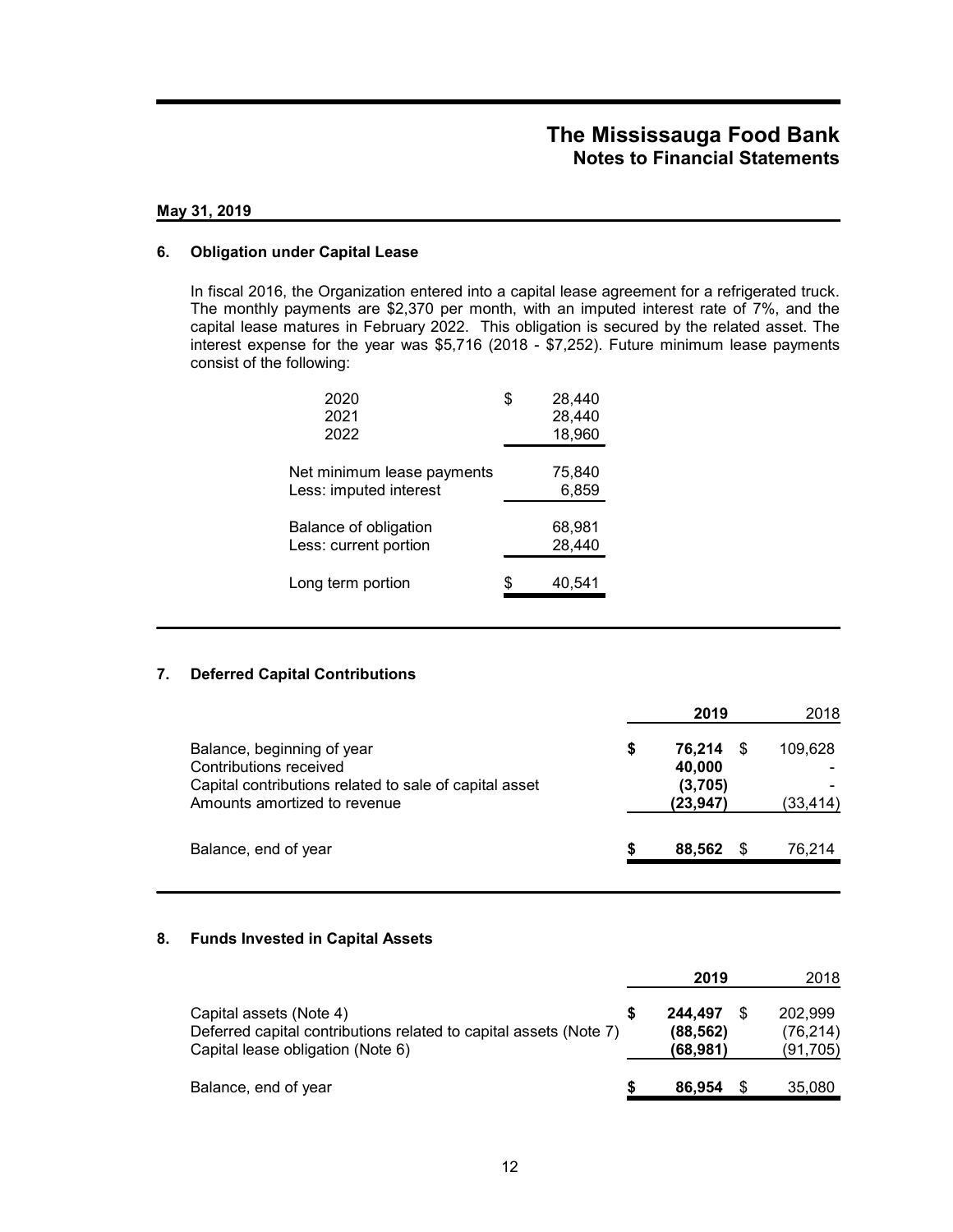### May 31, 2019

### 9. Commitments

The Organization leases a premise under an operating lease arrangement and has an agreement for internet services. The minimum payments under the agreements for the next four years are as follows:

| 2020<br>2021<br>2022<br>2023 | \$<br>151,910<br>175,654<br>187,848<br>31,468 |
|------------------------------|-----------------------------------------------|
|                              | \$<br>546,880                                 |

### 10. Transfer of Funds

Transfer of funds to (from) the unrestricted funds to funds invested in capital assets is as follows:

|                                                        | 2019               | 2018      |
|--------------------------------------------------------|--------------------|-----------|
| Amortization of capital assets                         | \$<br>70,931<br>\$ | 74,410    |
| Capital funding received                               | 40,000             |           |
| Amortization of deferred capital contributions         | (23, 947)          | (33, 414) |
| Purchase of capital assets                             | (116, 130)         | (30, 311) |
| Proceeds on sale of capital assets                     | 3,600              |           |
| Loss on sale of capital assets                         | 101                |           |
| Payments made for obligation under capital lease       | (22, 724)          | (21, 188) |
| Capital contributions related to sale of capital asset | (3,705)            |           |
|                                                        | \$<br>(51,874) \$  | (10, 503) |